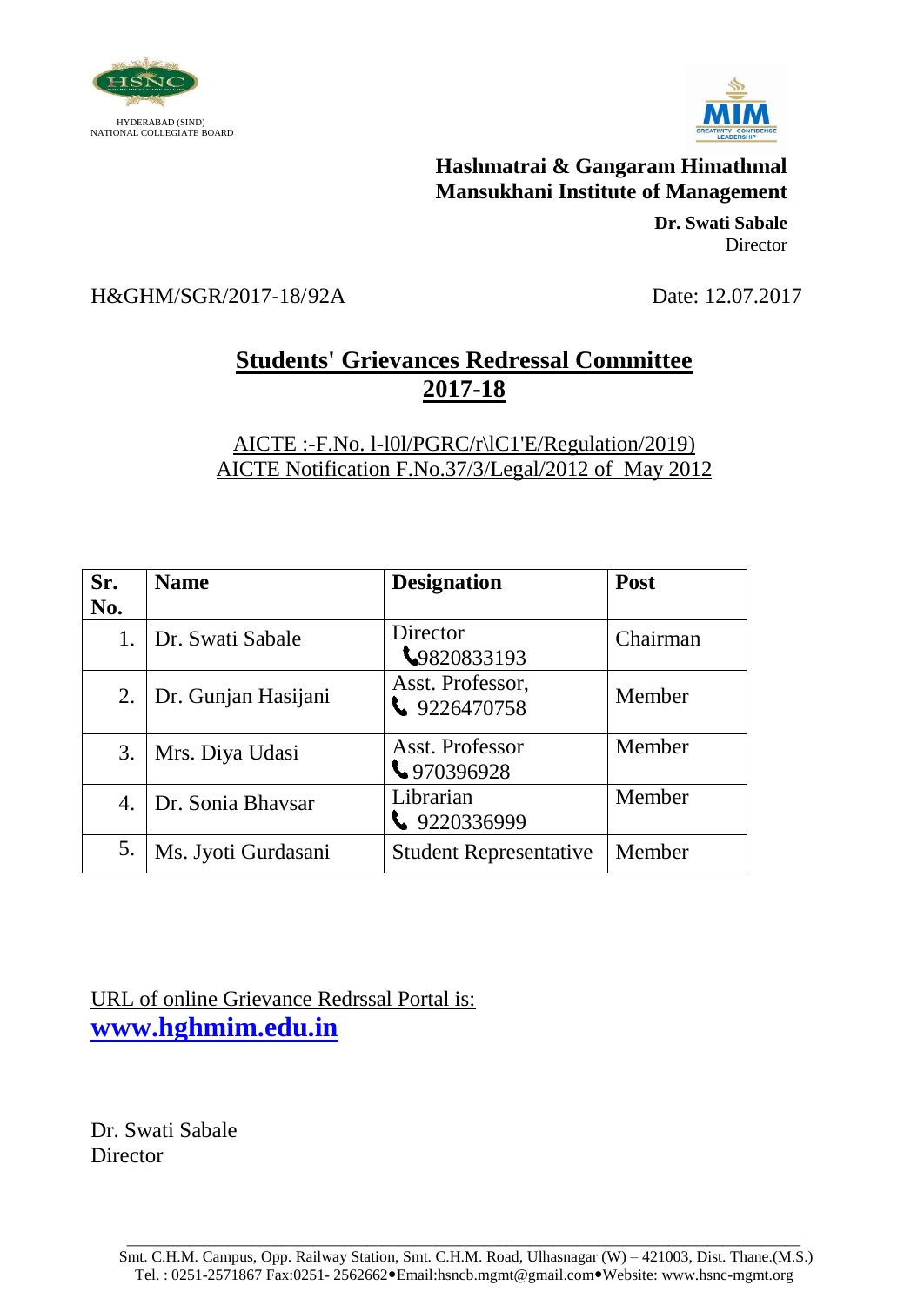



> **Dr. Swati Sabale** Director

### H&GHM/SGR/2018-19/126A Date:12.07.2018

## **Students' Grievances Redressal Committee 2018-19**

#### AICTE :-F.No. l-l0l/PGRC/r\lC1'E/Regulation/2019) AICTE Notification F.No.37/3/Legal/2012 of May 2012

| Sr.<br>No. | <b>Name</b>         | <b>Designation</b>                      | Post     |
|------------|---------------------|-----------------------------------------|----------|
| 1.         | Dr. Swati Sabale    | Director<br>₹9820833193                 | Chairman |
| 2.         | Dr. Gunjan Hasijani | Asst. Professor,<br>$\big\}$ 9226470758 | Member   |
| 3.         | Mrs. Diya Udasi     | Asst. Professor<br>$\bigcup$ 970396928  | Member   |
| 4.         | Dr. Sonia Bhaysar   | Librarian<br>$\big\}$ 9220336999        | Member   |
| 5.         | Ms. Twinkle Matta   | <b>Student Representative</b>           | Member   |

### URL of online Grievance Redrssal Portal is: **[www.hghmim.edu.in](http://www.hghmim.edu.in/)**

Dr. Swati Sabale **Director**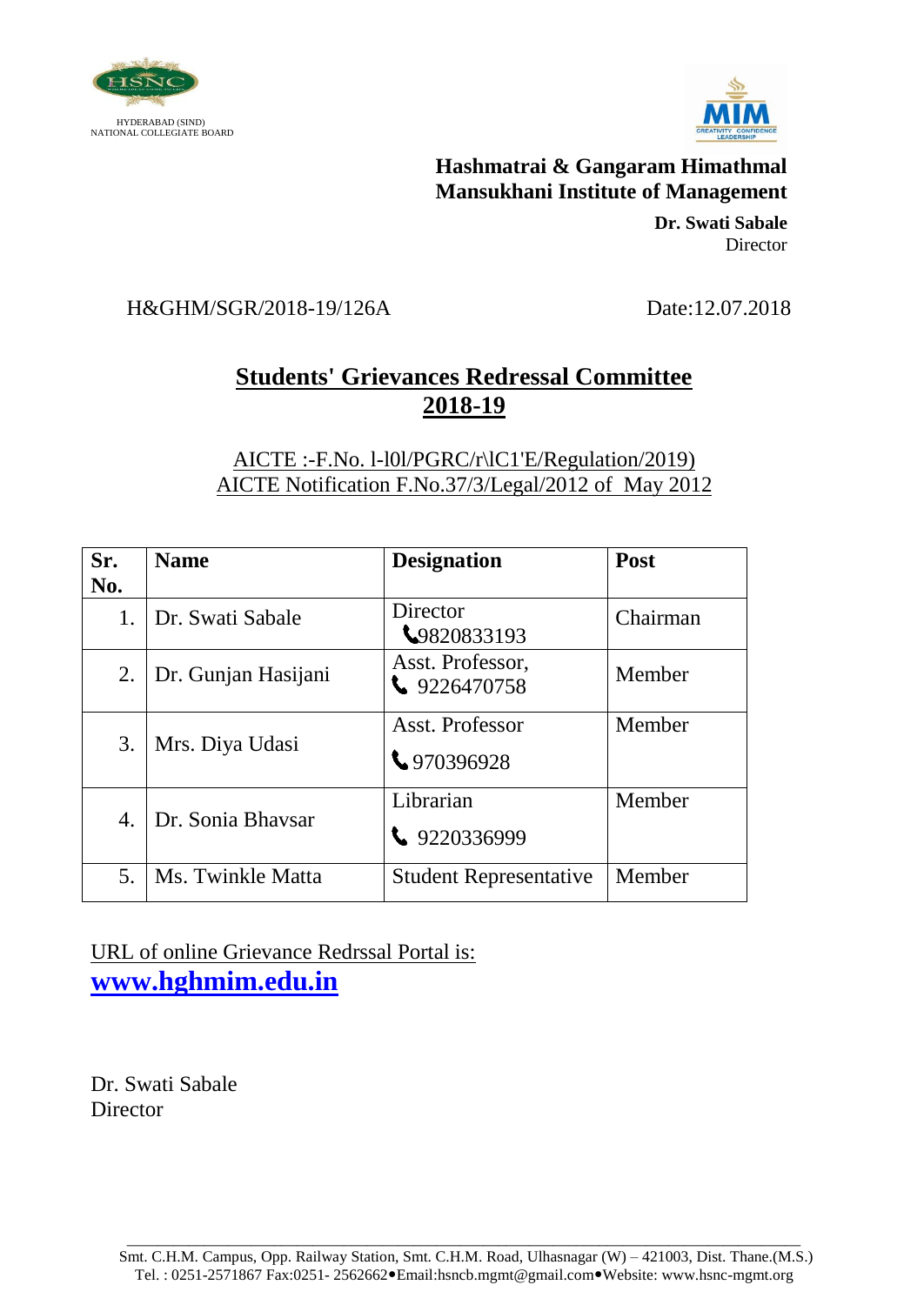



> **Dr. Swati Sabale** Director

H&GHM/SGR/2019-20/94A Date: 12.07.2019

### **Students' Grievances Redressal Committee 2019-20**

AICTE :-F.No. l-l0l/PGRC/r\lC1'E/Regulation/2019) AICTE Notification F.No.37/3/Legal/2012 of May 2012

| Sr.<br>No. | <b>Name</b>         | <b>Designation</b>                       | Post     |
|------------|---------------------|------------------------------------------|----------|
| 1.         | Dr. Swati Sabale    | Director<br>₹9820833193                  | Chairman |
| 2.         | Dr. Gunjan Hasijani | Asst. Professor,<br>$\bigcup$ 9226470758 | Member   |
| 3.         | Mrs. Diya Udasi     | Asst. Professor<br>↓970396928            | Member   |
| 4.         | Dr. Sonia Bhaysar   | Librarian<br>$\big\}$ 9220336999         | Member   |
| 5.         | Ms. Rinky Ahuja     | <b>Student Representative</b>            | Member   |

URL of online Grievance Redrssal Portal is: **[www.hghmim.edu.in](http://www.hghmim.edu.in/)**

Dr. Swati Sabale **Director**